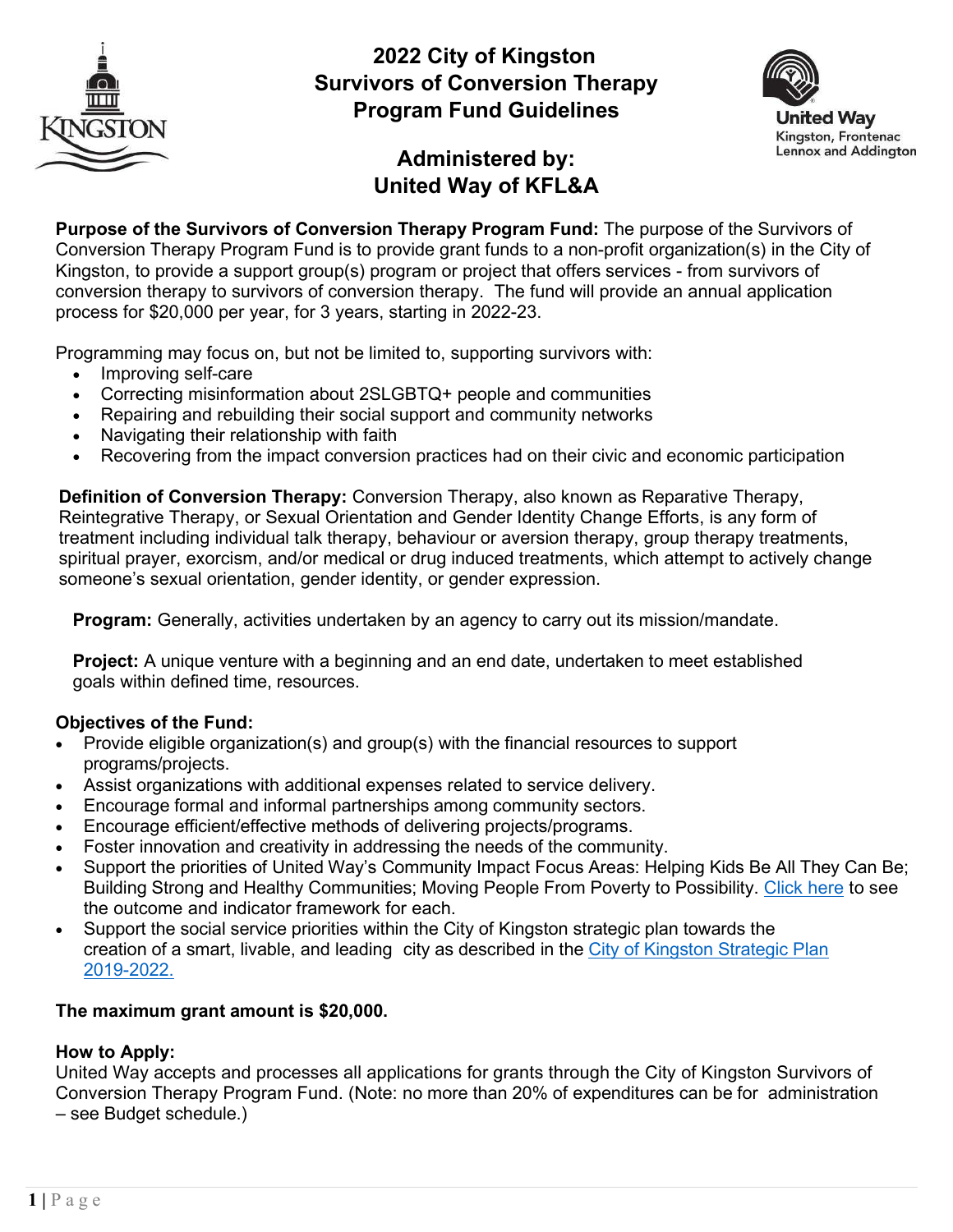Please submit your application to [program@unitedwaykfla.ca](mailto:program@unitedwaykfla.ca) prior to the due date.

# *Please note: An accessible version of the application is available upon request.*

A volunteer review team will evaluate applications based on the assessment criteria. Recommendations will then be forwarded to Kingston City Council for final approval.

Once a project has been approved, the applicant will enter into a contract with the United Way and/or the City of Kingston outlining the terms of the funding and reporting requirements.

## **Deadline to submit applications: Monday, May 20, 2022, 11:59pm**

For more information or clarification about the information contained in this package please contact Kim Hockey at the United Way office, 613-542-2674 x 1501.

## **Note: No project should begin before the contract process is complete.**

• Organizations will receive funding for programs/projects delivered between **September 1st, 2022,** and **December 31st, 2023.** 

## **General Requirements:**

### *Applicant organizations must:*

- Be a registered not-for-profit and/or charity
- Be volunteer-led organization and have volunteer involvement in program
- Be operating in a non-discriminatory manner as set out in Ontario Human Rights Code
- Provide the most recent copy of organization's financial statements if their budget is over \$500,000
- Be in good standing regarding past grant projects funded by United Way and the City of Kingston (successful completion of projects and have submitted final reports)
- Have only one application per organization

# *Proposed programs, projects:*

- Contribute to the goals of the City of Kingston Strategic Plan [2019-2022](https://www.cityofkingston.ca/documents/10180/30029/City%2Bof%2BKingston%2BStrategic%2BPlan%2B2019-2022.pdf/0b717fa6-5a06-44e4-a67b-3ec1453ebe1b)
- Contribute to the United Way of KFL&A's [Community](https://www.unitedwaykfla.ca/funding/) Impact focus areas
- Meet the mission and mandate of the organization applying for the grant
- Identify a demonstrated local need for the program/project
- Demonstrate the level of impact on vulnerable individuals, families, neighbourhoods, or communities
- Aim to build on existing community resources, assets and structures and work in partnership with other organizations or projects/programs and the people to be served, where possible
- Identify measurable outcomes that will be enhanced by the impact of this funding
- Demonstrate sustainability beyond the grant, unless funding is for a project that will be completed within the grant period
- Funds are for projects/programs delivered by organizations serving the community within the City of Kingston boundaries.
- Up to 20% of the project budget can be for administration costs

# *Approved Grantees will:*

- Sign a United Way and/or City of Kingston agreement, upon approval of application
- Recognize the support of the City of Kingston and United Way, wherever possible
- Complete United Way and/or City of Kingston reporting procedures, including a program completion report with statistical data and measurable outcomes for the program
- Provide proof of having general liability insurance in the amount of not less than two million dollars (\$2,000,000)
- Organizations must provide equal access to services to individuals of diverse cultures or with disabilities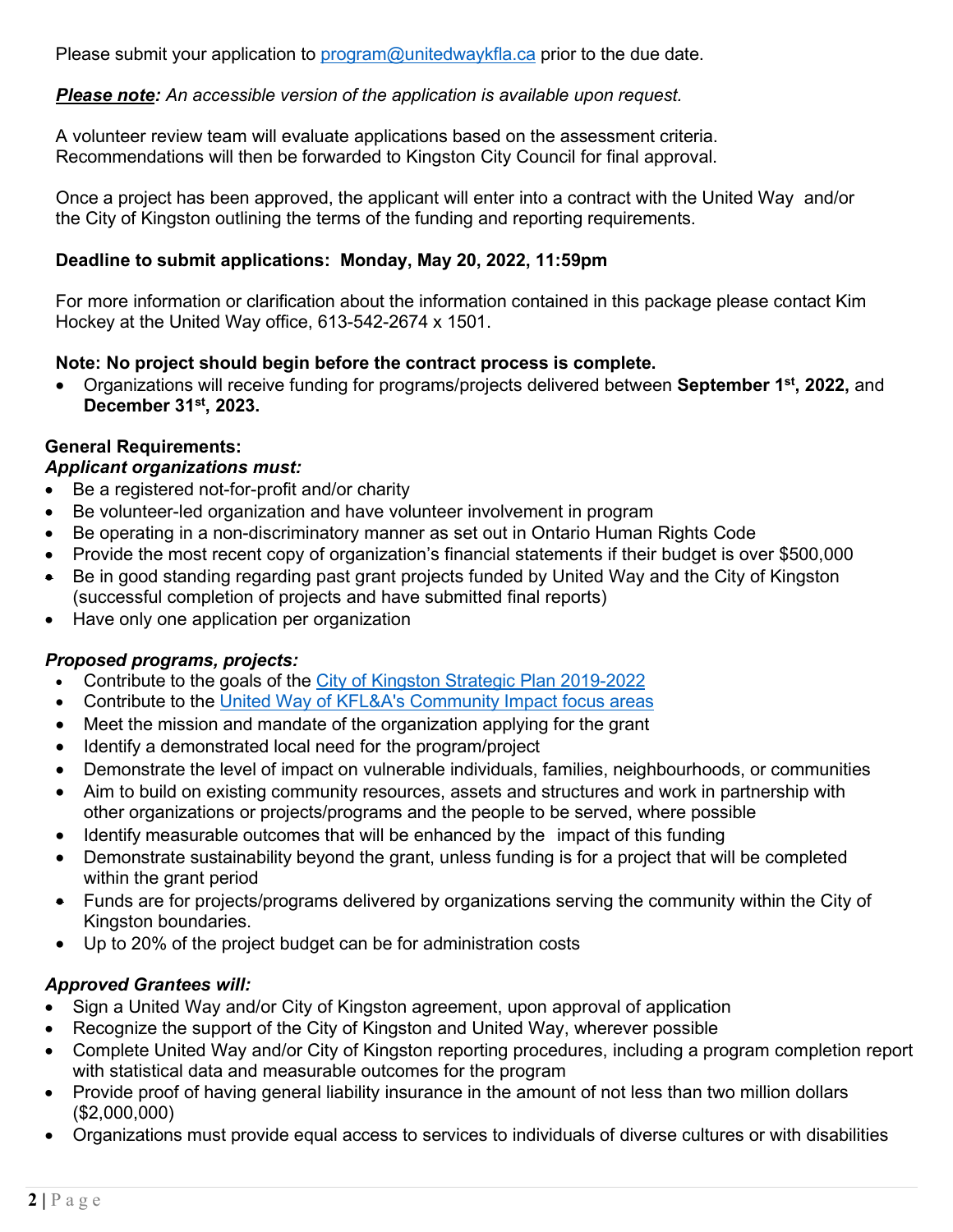## **Ineligible Applicants:**

- For-profit organizations or ventures
- Non-profit organization sponsoring for-profit organization
- Organizations such as service clubs and foundations, that act as a funding source for other groups
- Organizations of political affiliation or supporting political activities
- Organizations where the service component is conditional upon participation in the religious activities of the organization
- Educational institutions

## *Ineligible programs, projects, or capital expenditures:*

- Any proposal targeted at culture & the arts (Arts and culture funding available through Kingston Arts [Council\)](http://www.artskingston.ca/)
- Any proposal targeted at heritage (cultural heritage funding available through City [of Kingston](http://www.kingstonmuseums.ca/) [Heritage](http://www.kingstonmuseums.ca/) Fund)
- Any proposal targeted at provincial/federal organizations, unless a community benefit is demonstrated
- Major renovations to existing buildings or development of new facilities
- Beautification and tree planting programs unless it is a part of a neighbourhood revitalization project
- Subsidies or sponsorships for summer camp registrations or events
- Hospitals, clinic-based services or medical treatment programs
- Funds will not be provided for project activities already receiving municipal funds through other programs

# *Program Expenses that do not qualify:*

- Direct funds to individuals
- Deficit financing
- Operational reserves
- Dollar for dollar replacement of government funding
- Capital construction costs (unless they are for a specific item of equipment and an Integral part of the program/service)
- Fundraising efforts
- Portions of taxes

*NOTE: Fundraising, production of marketing, promotional materials will not be funded by themselves. If materials and/or administration are integral to program delivery, they will be considered as part of the overall program.*

### **Assessment Criteria:**

Every application will be assessed based on the following criteria. The final application should be thoroughly reviewed prior to submission for completeness and to ensure that it contains all the information required to make this assessment.

# **Is there evidence that this project/program is needed?**

- $\triangleright$  Is the project different and unique from other existing projects/programs in the community?
- $\triangleright$  How has the need for this project been demonstrated?

### **How does the project/program meet the needs of vulnerable communities?**

- $\triangleright$  Does the application identify the vulnerable community(ies) to be served?
- $\triangleright$  Is the benefit to these communities clearly stated?